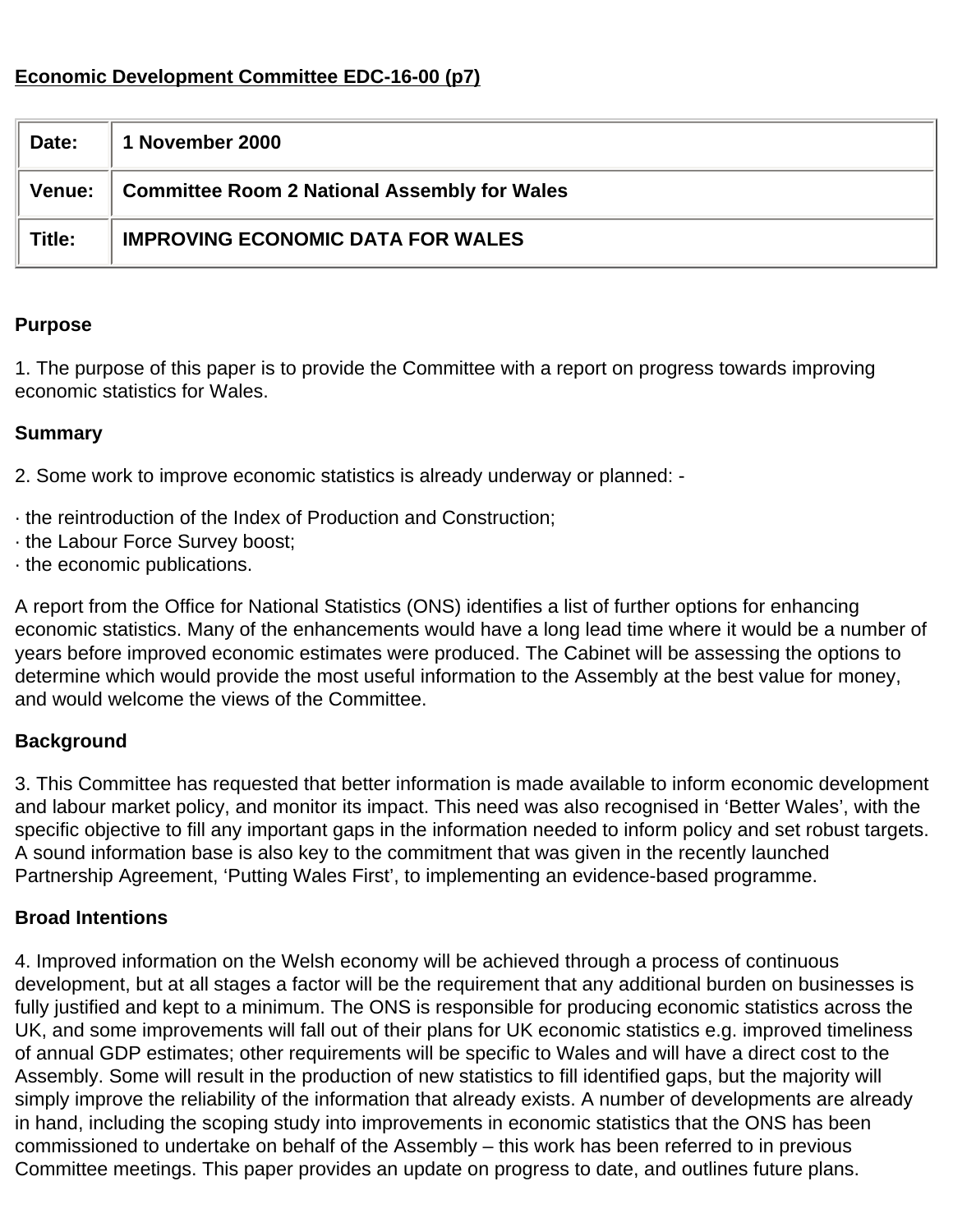### **Index of Production and Construction**

5. On 6 July 2000, figures were released for the Welsh Index of Production and Construction covering the period up to the first quarter of 2000. Publication of these figures followed a gap of almost two years during which a review of the methodology was carried out. ONS were asked to compile the Index and they developed a methodology based on the one used for short term employment estimates and applied this to the same basic data sources used for the UK Index. Figures for the second quarter of 2000 were published on 5 October 2000. The annual cost for the production of this index, which is met from existing budgets, is around £55,000. Further methodology enhancements are currently being discussed with ONS; these would incur additional costs.

### **Enhanced Labour Force Survey**

6. A decision has already been taken to boost the Labour Force Survey (LFS) in Wales. This represents a significant investment of resources. The LFS, which is a pan-European survey producing data on the labour force, is undertaken by the ONS. The Welsh sample boost will begin from March 2001 and will lead to a much improved annual database covering the period March 2001 to February 2002. The results are expected to be available in summer 2002. The boost will provide more accurate estimates of a number of measures e.g. economic activity rates, ILO unemployment rates, numbers of self employed, equality of opportunity in the labour market, achievement against lifelong learning targets; and will allow for a greater range of analysis at the unitary authority level. It will also give greater confidence in the reliability of the results from the survey and that changes to the results, year on year, are in fact measures of actual change rather than sampling errors.

### **Publications**

7. As well as the regular Statistical Briefs of economic statistics that are already produced, quarterly evaluation reports are planned. These will include analysis of economic statistics and other relevant information. In addition the National Assembly's Statistics Plan includes a commitment to produce a new publication covering a wide range of economic and labour market statistics.

# **ONS Scoping Study**

8. Earlier this year the ONS was commissioned to produce a report outlining existing economic data compiled by the ONS for Wales, and setting out options for improving the availability, quality and timeliness of the Welsh data. The final report was delivered on 11 October. Drawing on the extensive analysis of the existing economic measures, ONS has identified and costed a number of potential improvements, in addition to the ones that are already in hand, that would be most beneficial to the Assembly in the short and medium term. They have also flagged up more long-term developments.

Short-term improvements which may be achieved in the next 2-3 years

· a boost to the Welsh sample in the 2001 Annual Business Inquiry. This would improve the information on the structure of industry in Wales, enabling a better understanding of economic changes;

· productivity estimates for production industries, using information from the re-introduced quarterly Index of Production for Wales;

· new estimates of Wales' contribution to exports from the UK for some industries, using information from the monthly production inquiry. Expanding the data collection to include other industries, such as steel, could also be considered but would incur additional costs (currently we are using similar data recently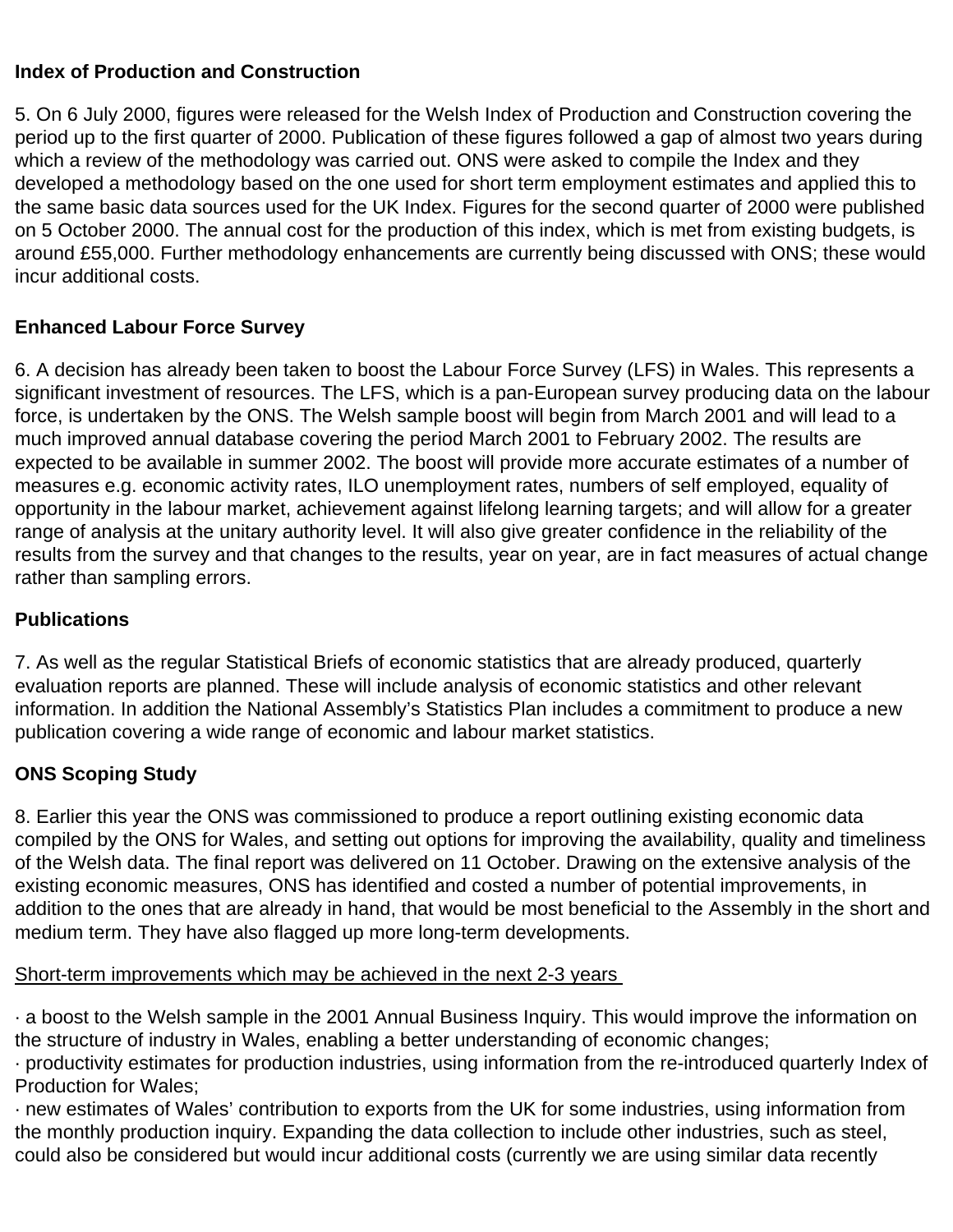received from Customs and Excise);

· a feasibility study into the compilation of a quarterly Index of Distribution for Wales;

· enhancement of the Welsh sample in ONS' monthly and quarterly turnover enquiries to enable quarterly current price service sector turnover data to be produced for service industries in Wales. This could be an interim measure while the Index of Distribution and Index of Services are being considered (see below); · development of a quarterly retail sales index for Wales. This would provide an indicator of retail activity in Wales and some comparison with the rest of the UK;

· new information from a survey of retailing turnover in Wales in 1997-98 will be available in Spring 2001. The Assembly should be able to commission specific analyses from the Department for the Environment, Transport and the Regions;

· development of a top-up sample for the Annual Register-improving inquiry of the Inter Departmental Business Register (IDBR). The IDBR is a register of businesses operating in the UK which provides the framework from which samples of businesses are drawn for ONS statistical inquiries and to which survey results are grossed. Improvements in the information held for Wales on this register will therefore lead to improvements in the quality of the economic statistics for Wales.

The overall cost of these improvements is estimated to be around £300,000 in the first year and around £250,000 in subsequent years.

#### Longer-term improvements

· development of an Index of Services for Wales. ONS is currently developing a constant price monthly Index of Services for the UK as a complement to the Index of Production. A Welsh Index would provide an indicator of service sector activity in Wales and allow comparison of relative growth with the rest of the UK. It would also provide most of the data required for compiling a quarterly Gross Domestic Product (GDP) series for Wales. The timescale for the development of the UK Index is possibly 2-3 years.

· further discussion with ONS to consider the feasibility, timescale and cost of developing a quarterly GDP for Wales;

· that the National Assembly develops a long-term strategy for economic statistics, using the more detailed information in the scoping study and commission ONS to pursue the feasibility of specific developments.

No costs are provided for these potential developments.

# **ONS Plans to improve Regional (Sub-UK) Statistics**

9. In recognition of the increased information needs of the devolved administrations and English regions, the ONS has set up a number of initiatives that are aimed at improving the availability and timeliness of sub-UK economic and statistics. For example, a plan to achieve a return to the normal timetable for production of annual GDP figures; investigation of synthetic estimation techniques for small area regional accounts; establishment of a committee to co-ordinate the sub-UK requirements and a scoping study of all sub-UK economic statistics which is due to report in March 2001.

### **Financial Implications**

10. The draft budget proposals, which were published on 19 October, provide funding to boost the Labour Force Survey. The draft budget provides sums of £830,000 in 2001-2002, £650,000 in 2002-2003 and £650,000 in 2003-2004. In addition, the Finance Secretary has agreed to provide £210,000 in the current financial year from uncommitted carry forward of resources from earlier years.

# **Compliance**